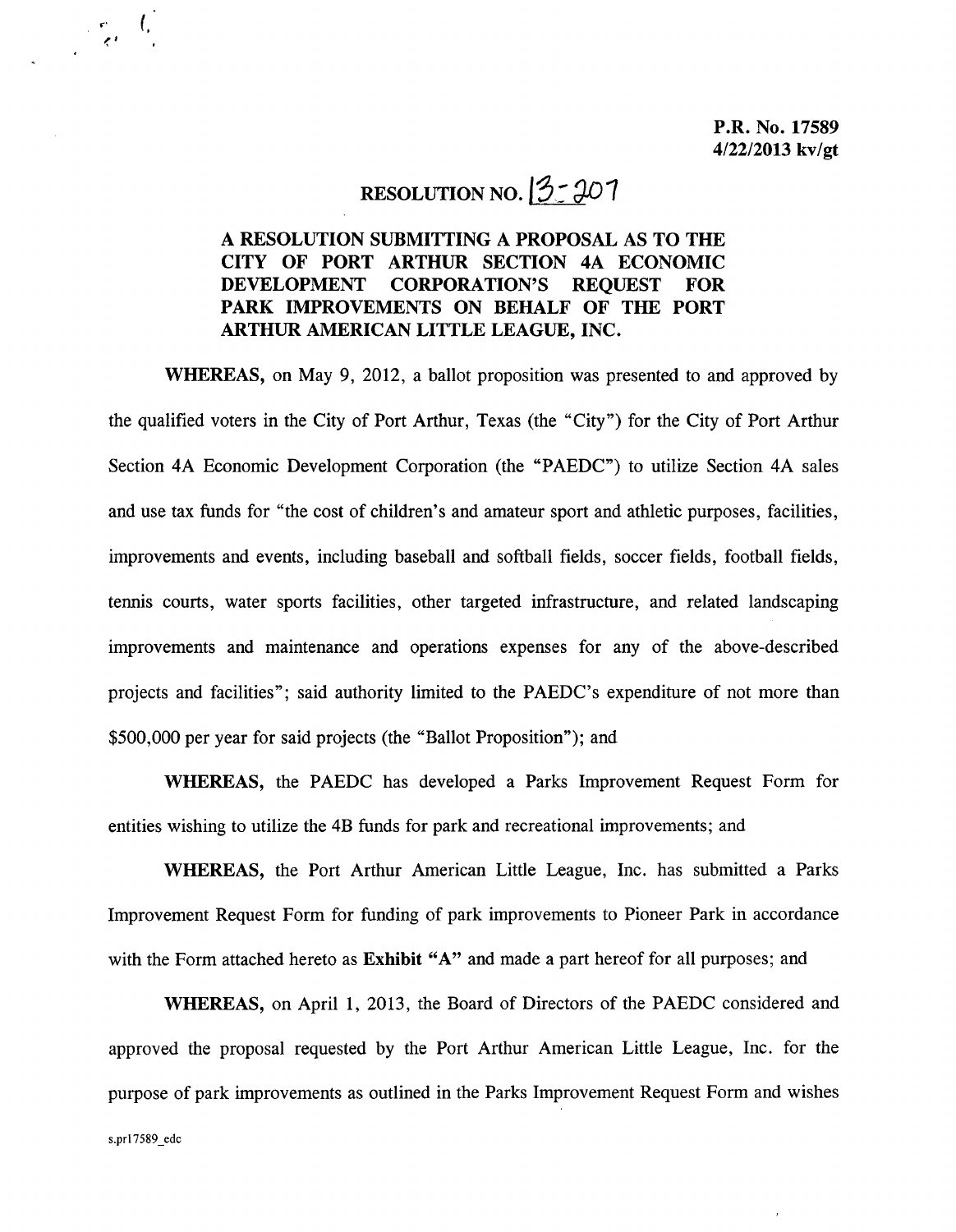to submit the proposal to the City of Port Arthur's Parks & Recreation Department and the City Council for further consideration; and

WHEREAS, funds are available during fiscal year 2012-2013 from the funds allocated in the Ballot Proposition for improvements outlined in the Parks Improvement Request Form.

NOW, THEREFORE, BE IT RESOLVED BY THE CITY COUNCIL OF THE CITY OF PORT ARTHUR:

Section 1. That the facts and opinions in the preamble are true and correct.

Section 2. That the City of Port Arthur Section 4A Economic Development Corporation hereby submits the Port Arthur American Little League, Inc.'s Parks Improvement Request Form to the City Council and the City of Port Arthur's Parks and Recreation Department in order to make a determination as to its necessity and to prepare a cost estimate for further consideration by the City Council.

Section 3. That a copy of this Resolution shall be spread upon the Minutes of the City  $\text{Council.}$ 

**READ, ADOPTED AND APPROVED** on this  $\angle O$  day of  $\parallel \parallel$ ))  $\parallel \parallel \parallel$ , A.D.,

2013, at a Meeting of the City Council of the City of Port Arthur, Texas, by the following vote: AYES:

Mayor Councilmembers  $\mathcal{A}N$ NOES: <u>1 JOU.</u>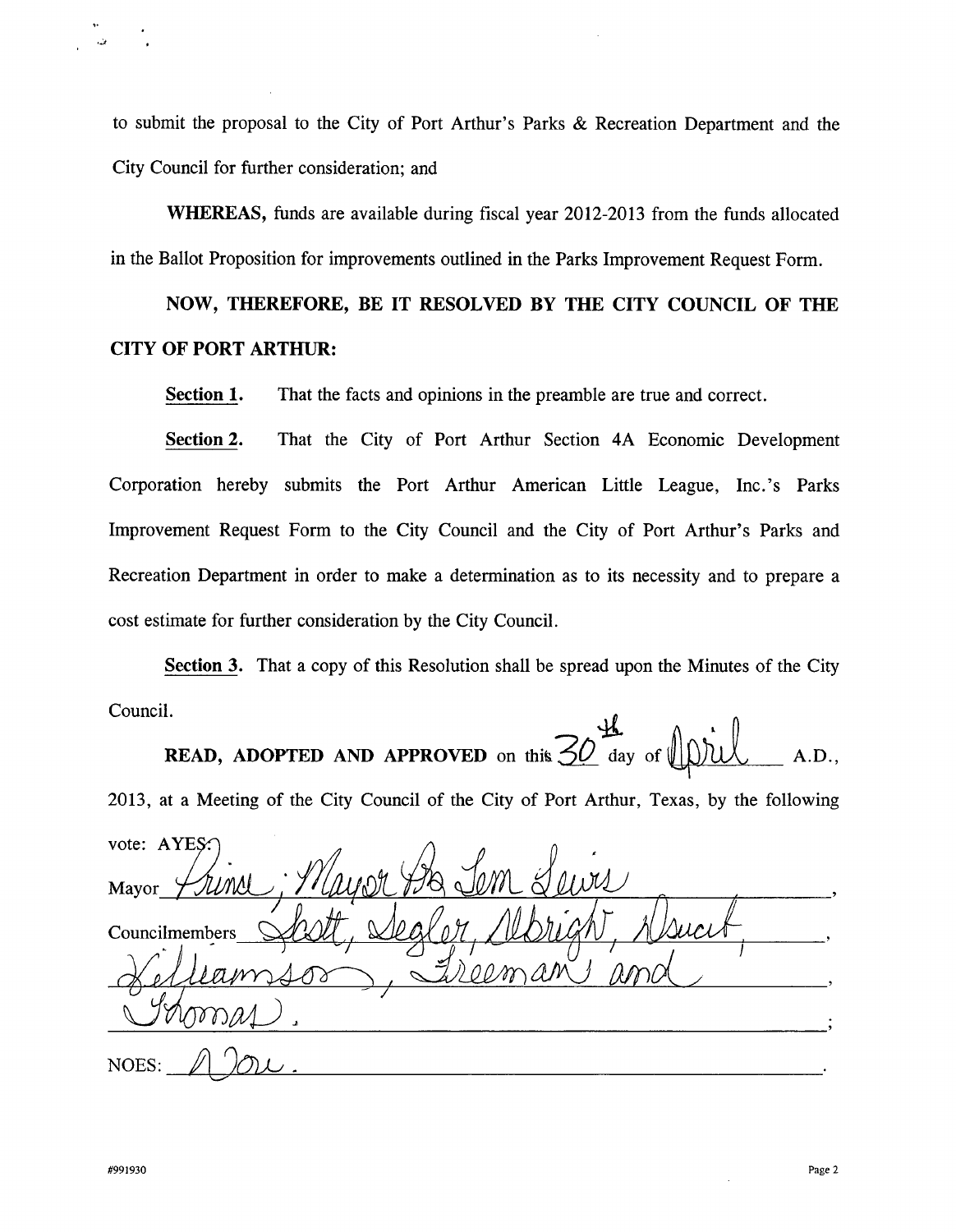Deloris "Bobbie" Prince, Mayor

**ATTEST:**

"

 $\mathbf{r}$ 

 $\ddot{\phantom{a}}$ 

Sherri Bellard, City Secretary

**APPROVED:**

.<br>tt 'La

Floyd Batiste, PAEDC CEO

**APPROVED AS FORM:** 

Guy N. Goodson, PAEDC Attorney

## **APPROVED AS TO FORM:**

(

Valecia R. Tizeno, City Attorney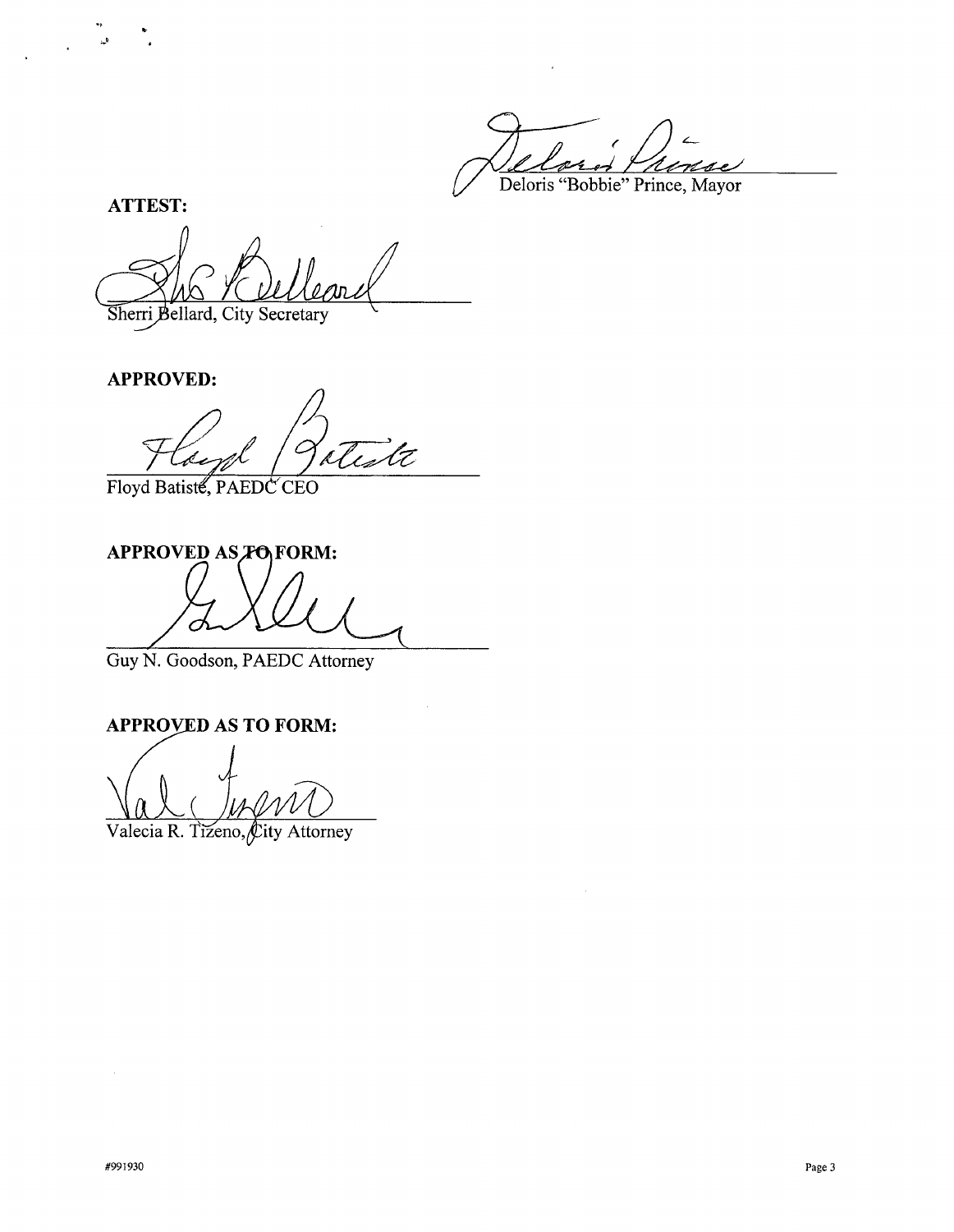EXHIBIT "A"

 $\label{eq:2} \frac{1}{\sqrt{2\pi}}\left(\frac{1}{\sqrt{2\pi}}\right)^{1/2}\frac{1}{\sqrt{2\pi}}\left(\frac{1}{\sqrt{2\pi}}\right)^{1/2}$ 

 $\sim$   $\sim$